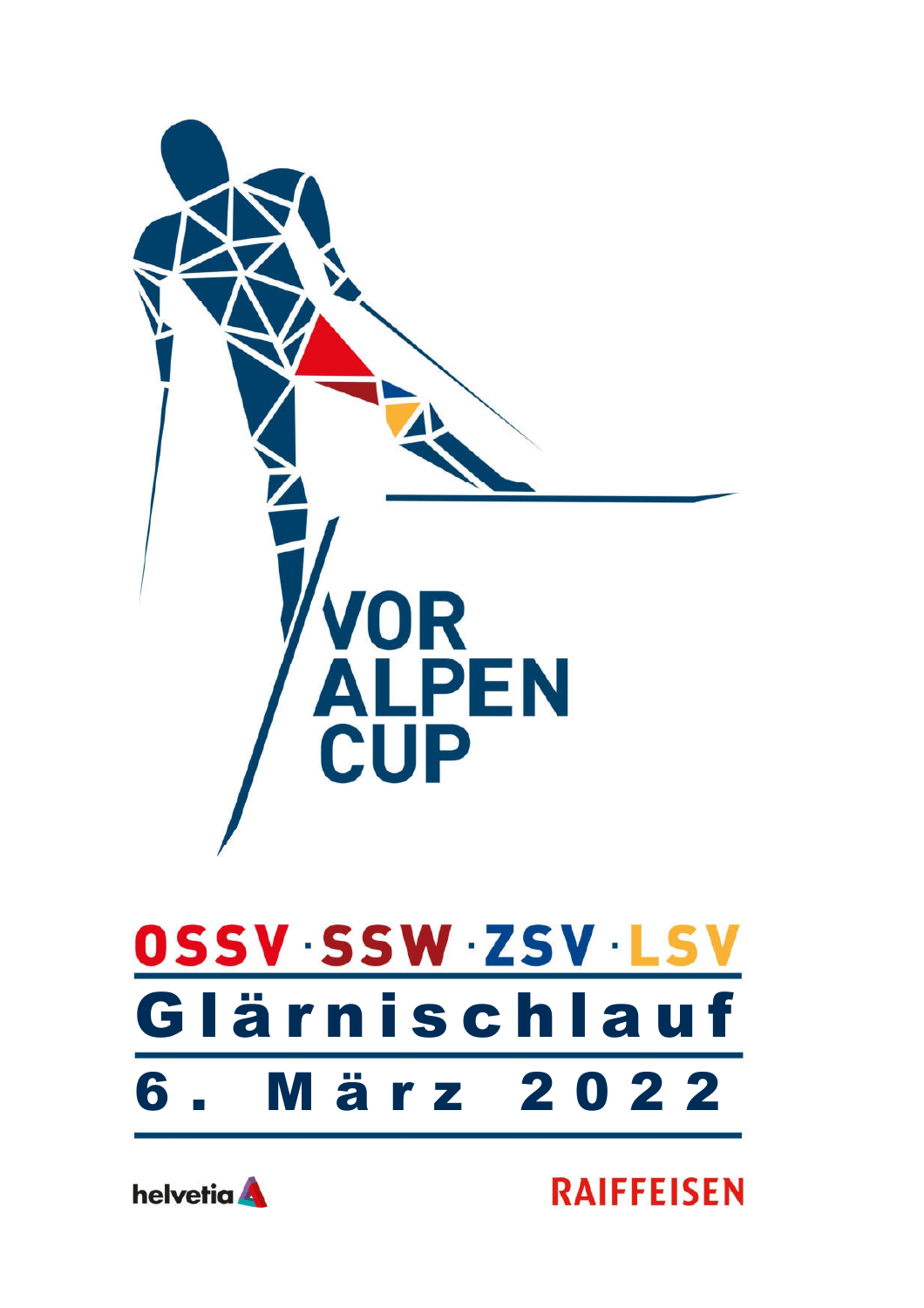

# Voralpencup **Rangliste**

Elm 06.03.2022



 $04:33,2(6)$ 

 $04:44,0(7)$ 

2013

 $04:11,6(6)$ 

 $04:53,2(7)$ 

ZSV / Am Bachtel

 $7:39,1(6)$ 

 $9:37,3(7)$ 

19:14,3

528959

**Nik OBERHOLZER** 

20

04:06,1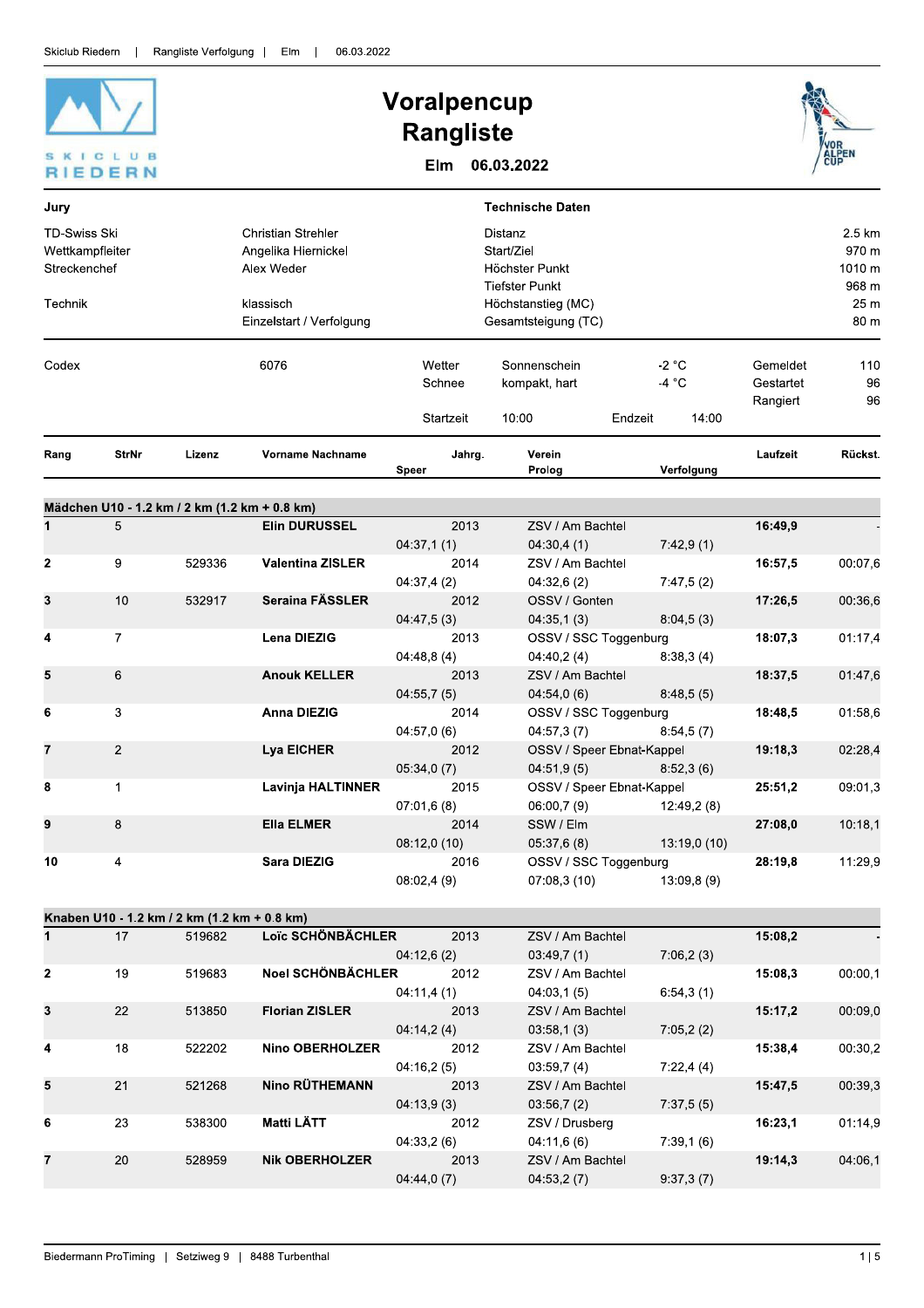| Skiclub Riedern | $\blacksquare$ | Rangliste Verfolgung                            | Elm<br>06.03.2022         |                    |                                               |              |          |         |
|-----------------|----------------|-------------------------------------------------|---------------------------|--------------------|-----------------------------------------------|--------------|----------|---------|
| Rang            | <b>StrNr</b>   | Lizenz                                          | Vorname Nachname          | Jahrg.<br>Speer    | Verein<br>Prolog                              | Verfolgung   | Laufzeit | Rückst. |
|                 |                | Mädchen U12 - 1.2 km / 3.7 km (2.5 km + 1.2 km) |                           |                    |                                               |              |          |         |
| 1               | 37             | 505593                                          | Noémie KRAYENBÜHL         | 2010               | ZSV / Am Bachtel                              |              | 21:14,8  |         |
|                 |                |                                                 |                           | 05:45,7(1)         | 03:19,7(1)                                    | 12:09,8(1)   |          |         |
| 2               | 34             | 505244                                          | <b>Rosa WEIZENEGGER</b>   | 2011               | ZSV / Drusberg                                |              | 22:55,1  | 01:40,3 |
|                 |                |                                                 |                           | 06:27,6(2)         | 03:24,6(2)                                    | 13:03,1(2)   |          |         |
| 3               | 36             | 505641                                          | <b>Yara EICHER</b>        | 2010               | OSSV / Speer Ebnat-Kappel                     |              | 23:54,8  | 02:40,0 |
|                 |                |                                                 |                           | 06:34,3(3)         | 03:53,5(3)                                    | 13:27,8(3)   |          |         |
| 4               | 27             | 522060                                          | Jolin MÜLLER              | 2011               | OSSV / Speer Ebnat-Kappel                     |              | 25:03,7  | 03:48,9 |
| 5               | 31             | 542849                                          | Ella UEHLI                | 06:53,8(4)<br>2011 | 04:04,4(6)<br>LSV / Nordic Club Liechtenstein | 14:05,7(5)   | 25:11,6  | 03:56,8 |
|                 |                |                                                 |                           | 07:16,1(5)         | 04:03,2 (5)                                   | 13:52.6(4)   |          |         |
| 6               | 28             | 512008                                          | <b>Elina KELLER</b>       | 2011               | ZSV / Am Bachtel                              |              | 25:26.0  | 04:11,2 |
|                 |                |                                                 |                           | 07:23,6(8)         | 03:54,9(4)                                    | 14.08,0(6)   |          |         |
| 7               | 30             | 529515                                          | <b>Emma RISCH</b>         | 2011               | LSV / Nordic Club Liechtenstein               |              | 26:26,7  | 05:11,9 |
|                 |                |                                                 |                           | 07:22,5(7)         | 04:06,2 (7)                                   | 14:58,7(7)   |          |         |
| 8               | 32             | 529509                                          | <b>Hanna BRUNHART</b>     | 2011               | LSV / Nordic Club Liechtenstein               |              | 26:57,1  | 05:42,3 |
|                 |                |                                                 |                           | 07:22,2(6)         | 04:15,5(8)                                    | 15:20,1(9)   |          |         |
| 9               | 29             | 542847                                          | <b>Clara-Luisa KIND</b>   | 2011               | LSV / Nordic Club Liechtenstein               |              | 27:04,8  | 05:50,0 |
|                 |                |                                                 |                           | 07:34,6(10)        | 04:21,3(9)                                    | 15:09,8(8)   |          |         |
| 10              | 35             | 529516                                          | <b>Sina RISCH</b>         | 2011               | LSV / Nordic Club Liechtenstein               |              | 28:15,8  | 07:01,0 |
|                 |                |                                                 |                           | 07:28,8(9)         | 04:22,8(10)                                   | 16:24,8(10)  |          |         |
| 11              | 33             | 542848                                          | <b>Julia STURZENEGGER</b> | 2011               | LSV / Nordic Club Liechtenstein               |              | 33:49,6  | 12:34,8 |
|                 |                |                                                 |                           | 08:49,9 (11)       | 04:58,4 (11)                                  | 20:01,6 (11) |          |         |
|                 |                | Knaben U12 - 1.2 km / 3.7 km (2.5 km + 1.2 km)  |                           |                    |                                               |              |          |         |
| 1               | 50             | 493948                                          | <b>Lukas ZISLER</b>       | 2010               | ZSV / Am Bachtel                              |              | 19:44,0  |         |
|                 |                |                                                 |                           | 05:45,3(1)         | 03:03,0(1)                                    | 10:56,0(1)   |          |         |
| $\mathbf{2}$    | 49             | 506684                                          | <b>Pascal EIGENMANN</b>   | 2011               | OSSV / Speer Ebnat-Kappel                     |              | 20:46,6  | 01:02.6 |
|                 |                |                                                 |                           | 05:54,5(2)         | 03:13,5(2)                                    | 11:38,6(2)   |          |         |
|                 | 44             | 528496                                          | Finn LÄTT                 | 2010               | ZSV / Drusberg                                |              | 22:04,2  | 02:20,2 |
|                 |                |                                                 |                           | 06:15,6(3)         | 03:33,2(3)                                    | 12:16,2(3)   |          |         |
| 4               | 48             | 519910                                          | <b>Rafael MAES</b>        | 2010               | SSW / Vättis                                  |              | 22:26,4  | 02:42,4 |
|                 | 47             |                                                 | <b>Jaro KELLER</b>        | 06:23,3(4)<br>2011 | 03:35,2(4)                                    | 12:28,4(4)   |          |         |
| 5               |                | 535177                                          |                           | 06:39,1(5)         | ZSV / Am Bachtel<br>03:40,0(5)                | 13:03,7(6)   | 23:22,7  | 03:38,7 |
| 6               | 45             | 511914                                          | <b>Jonn PETER</b>         | 2011               | ZSV / Am Bachtel                              |              | 24:14,5  | 04:30,5 |
|                 |                |                                                 |                           | 07:50,0(8)         | 03:41,0(6)                                    | 12:43,5(5)   |          |         |
| 7               | 42             |                                                 | <b>Linus ELMER</b>        | 2010               | SSW / Elm                                     |              | 26:25,5  | 06:41,5 |
|                 |                |                                                 |                           | 07:11,7(6)         | 04:12,5(8)                                    | 15:01,5(8)   |          |         |
| 8               | 43             |                                                 | <b>Elias ELMER</b>        | 2011               | SSW / Elm                                     |              | 26:39,7  | 06:55,7 |
|                 |                |                                                 |                           | 07:50,0(8)         | 04:11,1(7)                                    | 14:38,7(7)   |          |         |
| 9               | 46             | 543195                                          | <b>Ashley BÖRNER</b>      | 2011               | ZSV / Am Bachtel                              |              | 30:34,4  | 10:50,4 |
|                 |                |                                                 |                           | 07:40,8(7)         | 04.33,8(9)                                    | 18:20,4 (9)  |          |         |
| <b>DNS</b>      | 41             |                                                 | <b>Julian WANGER</b>      | 2011               | LSV / Nordic Club Liechtenstein               |              |          |         |
|                 |                |                                                 |                           | $07:50,0(-1)$      | $(-1)$                                        | $(-1)$       |          |         |
|                 |                |                                                 |                           |                    |                                               |              |          |         |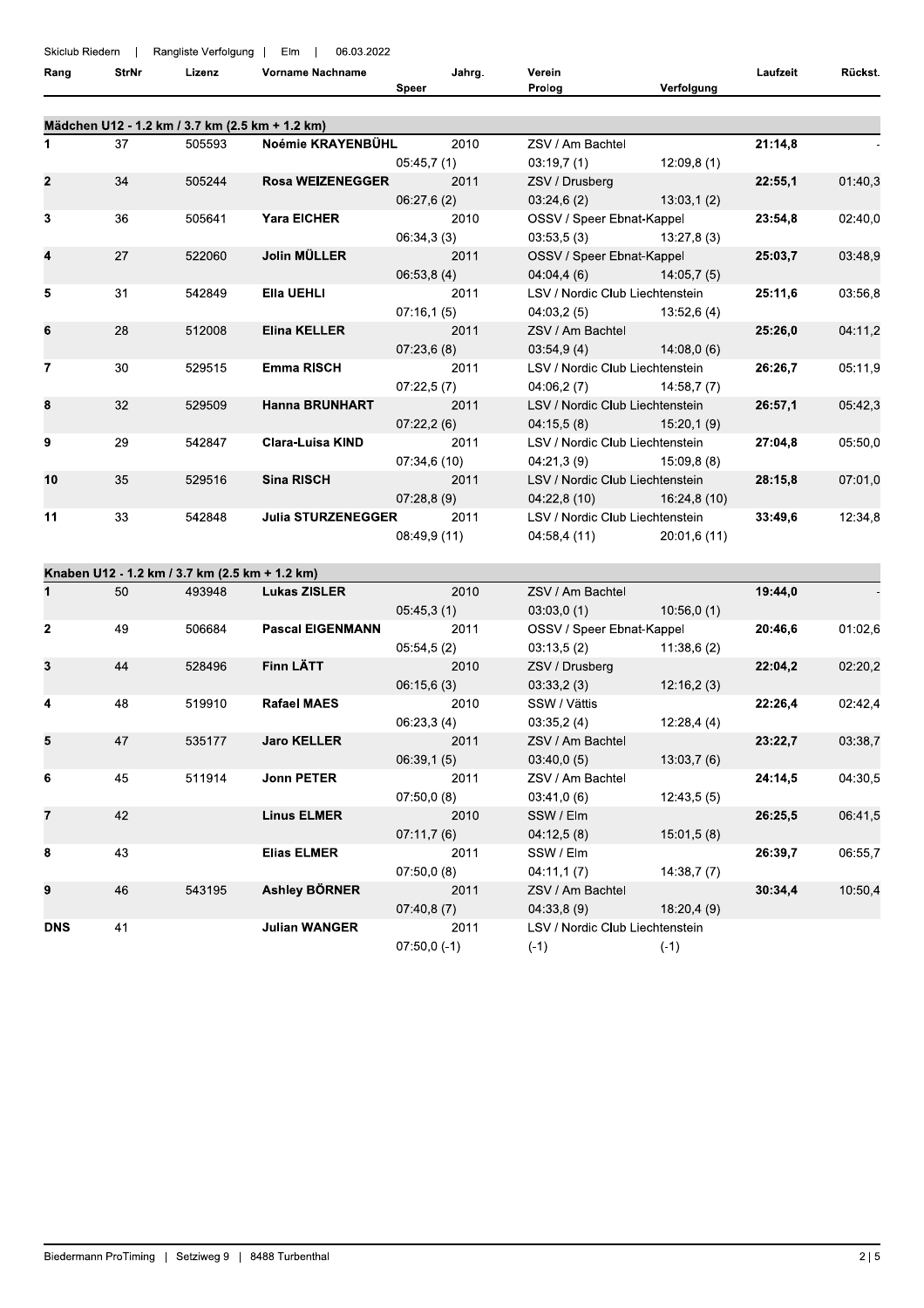## Skiclub Riedern | Rangliste Verfolgung | Flm | 06.03.2022

| <b>UNIUMU INICUEITI</b><br>Rang | StrNr | Lizenz                                    | Vorname Nachname          | Jahrg.<br>Speer       | Verein<br>Prolog                                     | Verfolgung   | Laufzeit | Rückst. |
|---------------------------------|-------|-------------------------------------------|---------------------------|-----------------------|------------------------------------------------------|--------------|----------|---------|
|                                 |       | Mädchen U14 - 2.5 km / 5 km ( 2 x 2.5 km) |                           |                       |                                                      |              |          |         |
| $\mathbf{1}$                    | 112   | 532362                                    | <b>Annina UEHLI</b>       | 2009<br>05:46,9(2)    | LSV / Nordic Club Liechtenstein<br>07:35,1(1)        | 15:59,2(1)   | 29:21,2  |         |
| $\mathbf{2}$                    | 111   | 502909                                    | <b>Antonia EMMENEGGER</b> | 2009<br>05:46,2(1)    | ZSV / Am Bachtel<br>07:53,2(2)                       | 16:43,0 (2)  | 30:22,0  | 01:00,8 |
| 3                               | 110   | 511913                                    | <b>Carina PETER</b>       | 2009<br>07:14,0(7)    | ZSV / Am Bachtel<br>08:05,7(3)                       | 17:00,4(3)   | 32:19,4  | 02:58,2 |
| 4                               | 104   |                                           | <b>Selin LUSTI</b>        | 2009<br>06:27,5(4)    | OSSV / SSC Toggenburg<br>09:10.3(5)                  | 19:01.7(4)   | 34:38,7  | 05:17,5 |
| 5                               | 108   | 505640                                    | Elin MÜLLER               | 2009<br>06:24,4(3)    | OSSV / Speer Ebnat-Kappel<br>09.02, 0(4)             | 19:23,4 (5)  | 34:49,4  | 05:28,2 |
| 6                               | 109   | 517563                                    | <b>Fabia BRUNHART</b>     | 2008<br>06:57,4(5)    | LSV / Nordic Club Liechtenstein<br>09:15,0(6)        | 19:46,1 (6)  | 35:58,1  | 06:36,9 |
| $\overline{7}$                  | 107   | 505245                                    | <b>Stella WEIZENEGGER</b> | 2009<br>07:04,5(6)    | ZSV / Drusberg<br>09:21,0(7)                         | 20:56,9(7)   | 37:21,9  | 08:00,7 |
| <b>DNS</b>                      | 105   | 523629                                    | <b>Sara HASSLER</b>       | 2008<br>$06:25,1(-1)$ | SSW / SSC Walensee<br>$(-1)$                         | $(-1)$       |          |         |
| <b>DNS</b>                      | 106   | 531631                                    | <b>Anna HEEB</b>          | 2009<br>$07:14,0(-1)$ | SSW / SSC Walensee<br>$(-1)$                         | $(-1)$       |          |         |
|                                 |       | Knaben U14 - 2.5 km / 5 km ( 2 x 2.5 km)  |                           |                       |                                                      |              |          |         |
| $\mathbf{1}$                    | 120   | 496416                                    | <b>Tobit KELLER</b>       | 2008                  | ZSV / Einsiedeln                                     |              | 31:53,0  |         |
| $\mathbf{2}$                    | 128   | 528495                                    | Nils LÄTT                 | 10:48,1(2)<br>2008    | 06:48,3(1)<br>ZSV / Drusberg                         | 14:17,0(1)   | 32:38,0  | 00:45,0 |
|                                 |       |                                           |                           | 10:49,1(3)            | 07:01,3(2)                                           | 14:48,0(2)   |          |         |
| 3                               | 122   | 517827                                    | <b>Sebastian ALLARS</b>   | 2008<br>10:47,9(1)    | ZSV / Am Bachtel<br>07:44,5(3)                       | 16:21,7(3)   | 34:53,7  | 03:00,7 |
| 4                               | 127   | 486622                                    | <b>Raffael EIGENMANN</b>  | 2009                  | OSSV / Speer Ebnat-Kappel                            |              | 35:55,1  | 04:02,1 |
| 5                               | 118   | 482081                                    | <b>Janis VETSCH</b>       | 11:33,6(4)<br>2008    | $07:56,1(4)$ 16:26,1(4)<br>OSSV / Speer Ebnat-Kappel |              | 37:43,6  | 05:50.6 |
|                                 |       |                                           |                           | 12:34,3(5)            | 08:12,4(5)                                           | 16:57,6 (5)  |          |         |
| 6                               | 123   | 524810                                    | <b>Laurin INHELDER</b>    | 2009<br>13:01,2(6)    | OSSV / SSC Toggenburg<br>08:49,0 (6) 18:13,6 (6)     |              | 40:03,6  | 08:10,6 |
| $\overline{7}$                  | 126   | 538449                                    | <b>Orlando GIORGETTA</b>  | 2009<br>13:28,6(7)    | LSV / Nordic Club Liechtenstein<br>09:08,4(8)        | 19:08,2(7)   | 41:45,2  | 09:52,2 |
| 8                               | 125   | 549817                                    | <b>Lian KUSTER</b>        | 2009<br>13:47,9(8)    | LSV / Nordic Club Liechtenstein<br>09:40,5(9)        | 19:55,9(8)   | 43:23,9  | 11:30,9 |
| 9                               | 124   | 529514                                    | <b>Fabio STURZENEGGER</b> | 2009<br>14:45,7 (9)   | LSV / Nordic Club Liechtenstein<br>09:41,3 (10)      | 20:03,2(9)   | 44:30,2  | 12:37,2 |
| 10                              | 116   |                                           | <b>Patrick SCHALCHER</b>  | 2008<br>14:56,0(11)   | ZSV / Drusberg<br>09:46,9 (11)                       | 20:43,9 (10) | 45:25,9  | 13:32,9 |
| 11                              | 117   | 516592                                    | <b>Mattia ZENTNER</b>     | 2009<br>14:56,0 (11)  | OSSV / Riedern<br>08.57,9(7)                         | 23:52,0 (12) | 47:45,0  | 15:52,0 |
| 12                              | 119   | 543194                                    | Per BÖRNER                | 2008<br>14:46,8 (10)  | ZSV / Am Bachtel<br>10.47,2 (12)                     | 23:42,5 (11) | 49:16,5  | 17:23,5 |
| <b>DNS</b>                      | 121   | 532329                                    | <b>Amadeus FREUND</b>     | 2008<br>$14:56,0(-1)$ | OSSV / Riedern<br>$(-1)$                             | $(-1)$       |          |         |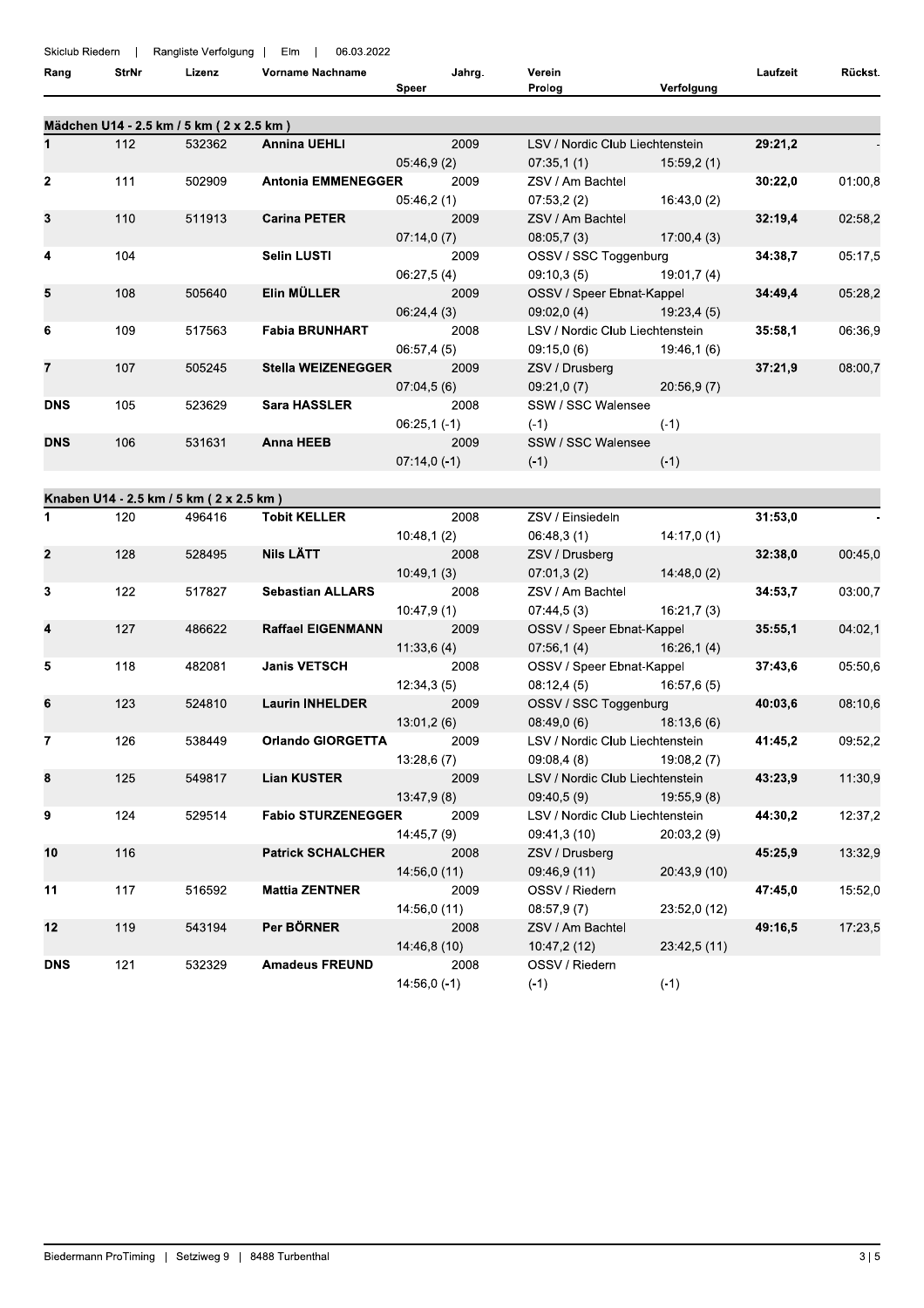#### Skiclub Riedern | Rangliste Verfolgung | Elm | 06.03.2022

| Rang       | <b>StrNr</b> | Lizenz                                     | <b>Vorname Nachname</b>  | Jahrg.        | Verein           |            | Laufzeit | Rückst. |
|------------|--------------|--------------------------------------------|--------------------------|---------------|------------------|------------|----------|---------|
|            |              |                                            |                          | Speer         | Prolog           | Verfolgung |          |         |
|            |              |                                            |                          |               |                  |            |          |         |
|            |              | Mädchen U16 - 2.5 km / 5 km ( 2 x 2.5 km ) |                          |               |                  |            |          |         |
|            | 137          | 505256                                     | <b>Lena BAUMANN</b>      | 2006          | ZSV / Einsiedeln |            | 32:57,3  |         |
|            |              |                                            |                          | 10:48,6(1)    | 07:20,8(2)       | 14:48,3(1) |          |         |
| 2          | 136          | 475360                                     | Silja FELDMANN           | 2006          | OSSV / Riedern   |            | 33:05.9  | 00:08,6 |
|            |              |                                            |                          | 10:49.7(2)    | 07:12,1(1)       | 15:04,9(2) |          |         |
| 3          | 132          | 532916                                     | <b>Marina ZIMMERMANN</b> | 2007          | OSSV / Gonten    |            | 36:03.7  | 03:06,4 |
|            |              |                                            |                          | 12:09,0(5)    | 07:49,3(3)       | 16:05,7(3) |          |         |
| 4          | 134          | 480972                                     | <b>Evelyn STALDER</b>    | 2006          | ZSV / Am Bachtel |            | 36:10.3  | 03:13,0 |
|            |              |                                            |                          | 11:36,2(4)    | 07:59.8(4)       | 16:34,3(4) |          |         |
| 5          | 133          | 496007                                     | <b>Anna Lia KELLER</b>   | 2007          | ZSV / Am Bachtel |            | 37:11.6  | 04:14.3 |
|            |              |                                            |                          | 11.35,9(3)    | 08.03,8(5)       | 17:32,6(5) |          |         |
| <b>DNS</b> | 135          | 481498                                     | <b>Linn ZENTNER</b>      | 2006          | OSSV / Riedern   |            |          |         |
|            |              |                                            |                          | $11.33.4(-1)$ | $(-1)$           | $(-1)$     |          |         |

# Knaben U16 - 2.5 km / 5 km ( 2 x 2.5 km)

| 1              | 151 | 495189 | Dimitri KRAYENBÜHL       | 2006          | ZSV / Am Bachtel                |                           | 34:54,8 |         |
|----------------|-----|--------|--------------------------|---------------|---------------------------------|---------------------------|---------|---------|
|                |     |        |                          | 15:40,7 (2)   | 06.09, 8(1)                     | 13:04,8(1)                |         |         |
| $\overline{2}$ | 148 | 509961 | <b>Gabriel MAES</b>      | 2007          | SSW / Vättis                    |                           | 36:01,1 | 01:06,3 |
|                |     |        |                          | 15.40,5(1)    | 06:37,7 (2)                     | 13:43,1 (5)               |         |         |
| 3              | 147 | 493947 | <b>Constantin ZISLER</b> | 2007          | ZSV / Am Bachtel                |                           | 36:01,2 | 01:06,4 |
|                |     |        |                          | 15.50, 8(4)   | 06.41,5(3)                      | 13:29,2(2)                |         |         |
| 4              | 149 | 461048 | <b>Levin KUNZ</b>        | 2007          | ZSV / Am Bachtel                |                           | 36:03,3 | 01:08,5 |
|                |     |        |                          | 15:41,4 (3)   | 06.52,3(7)                      | 13:30,3 (3)               |         |         |
| 5              | 141 |        | <b>Robin VETSCH</b>      | 2006          | OSSV / Speer Ebnat-Kappel       |                           | 37:18,3 | 02:23,5 |
|                |     |        |                          | 16:17,3 (6)   | $06:49,4(6)$ 14:12,3(6)         |                           |         |         |
| 6              | 145 | 500196 | Mathieu KRAYENBÜHL       | 2007          | ZSV / Am Bachtel                |                           | 37:53,3 | 02:58,5 |
|                |     |        |                          | 16:18,4(7)    | $06:47,2(5)$ 14:48,3(7)         |                           |         |         |
| $\overline{7}$ | 144 | 517564 | <b>Janik BRUNHART</b>    | 2006          | LSV / Nordic Club Liechtenstein |                           | 38:50,7 | 03:55,9 |
|                |     |        |                          | 16:00,1(5)    | $07:17,9(8)$ 15:32,7(8)         |                           |         |         |
| 8              | 146 | 497111 | <b>Flurin PETER</b>      | 2007          | ZSV / Am Bachtel                |                           | 39:30,4 | 04:35,6 |
|                |     |        |                          | 19:05,0 (10)  | $06:43,1(4)$ 13:42,4(4)         |                           |         |         |
| 9              | 142 | 480971 | <b>Florian STALDER</b>   | 2007          | ZSV / Am Bachtel                |                           | 41:52,1 | 06:57,3 |
|                |     |        |                          | 18:03,4 (8)   | 07:43,5(9)                      | 16:05,1 (9)               |         |         |
| 10             | 143 | 486626 | Finn MÜLLER              | 2007          | OSSV / Speer Ebnat-Kappel       |                           | 46:49,1 | 11:54,3 |
|                |     |        |                          | 18:55,7 (9)   |                                 | 08:47,4 (10) 19:06,1 (10) |         |         |
| <b>DNS</b>     | 150 | 505987 | <b>Niclas SCHAAD</b>     | 2007          | ZSV / Drusberg                  |                           |         |         |
|                |     |        |                          | $19:05,0(-1)$ | $(-1)$                          | $(-1)$                    |         |         |

|              |     | Frauen - 2.5 km / 5 km ( 2 x 2.5 km ) |                          |                |                                 |                         |         |         |
|--------------|-----|---------------------------------------|--------------------------|----------------|---------------------------------|-------------------------|---------|---------|
| 1.           | 158 | 461105                                | <b>Julia HAUSER</b>      | 2002           | OSSV / Riedern                  |                         | 39:47,0 |         |
|              |     |                                       |                          | 17:20,1(1)     | 07:15,8 (2)                     | 15:11,0(2)              |         |         |
| $\mathbf{2}$ | 159 | 489253                                | Celia RÜEGG              | 2004           | ZSV / Am Bachtel                |                         | 40:20,6 | 00:33,6 |
|              |     |                                       |                          | 17:22,2(2)     | 07:24,4(4)                      | 15:34,6(5)              |         |         |
| 3            | 157 | 483657                                | <b>Sara GERBER</b>       | 2002           | ZSV / Am Bachtel                |                         | 40:40,6 | 00:53,6 |
|              |     |                                       |                          | 17:47,1 (3)    | 07:25,0(5)                      | 15:28,6 (4)             |         |         |
| 4            | 161 | 481495                                | <b>Malia ELMER</b>       | 2002           | OSSV / Riedern                  |                         | 41:40,7 | 01:53,7 |
|              |     |                                       |                          | 20:29,0(7)     | 06:51,6(1)                      | 14:20,7 (1)             |         |         |
| 5            | 160 | 438265                                | <b>Annalena SCHOCHER</b> | 2000           | LSV / Nordic Club Liechtenstein |                         | 43:19,9 | 03:32,9 |
|              |     |                                       |                          | 20:29,0(7)     | 07.24,4(3)                      | 15:26,9 (3)             |         |         |
| 6            | 153 |                                       | Ines DIEZIG              | 1982           | OSSV / SSC Toggenburg           |                         | 43:50,3 | 04:03,3 |
|              |     |                                       |                          | 18.23, 8(4)    | 08.25,6(6)                      | 17:01,3 (6)             |         |         |
| 7            | 155 |                                       | <b>Yvonne HALTINNER</b>  | 1981           | OSSV / Speer Ebnat-Kappel       |                         | 48:25,0 | 08:38,0 |
|              |     |                                       |                          | 19:30,9 (6)    | 09:13,2(7)                      | 19:41,0 (7)             |         |         |
| 8            | 154 |                                       | <b>Claudia MÜLLER</b>    | 1976           | OSSV / Speer Ebnat-Kappel       |                         | 50:57,4 | 11:10,4 |
|              |     |                                       |                          | 19:16,7(5)     |                                 | $10:16,1(8)$ 21:25,4(8) |         |         |
| <b>DNS</b>   | 156 | 536303                                | <b>Lisa NAEGELI</b>      | 2005           | ZSV / Am Bachtel                |                         |         |         |
|              |     |                                       |                          | $20:19,3( -1)$ | $(-1)$                          | $(-1)$                  |         |         |